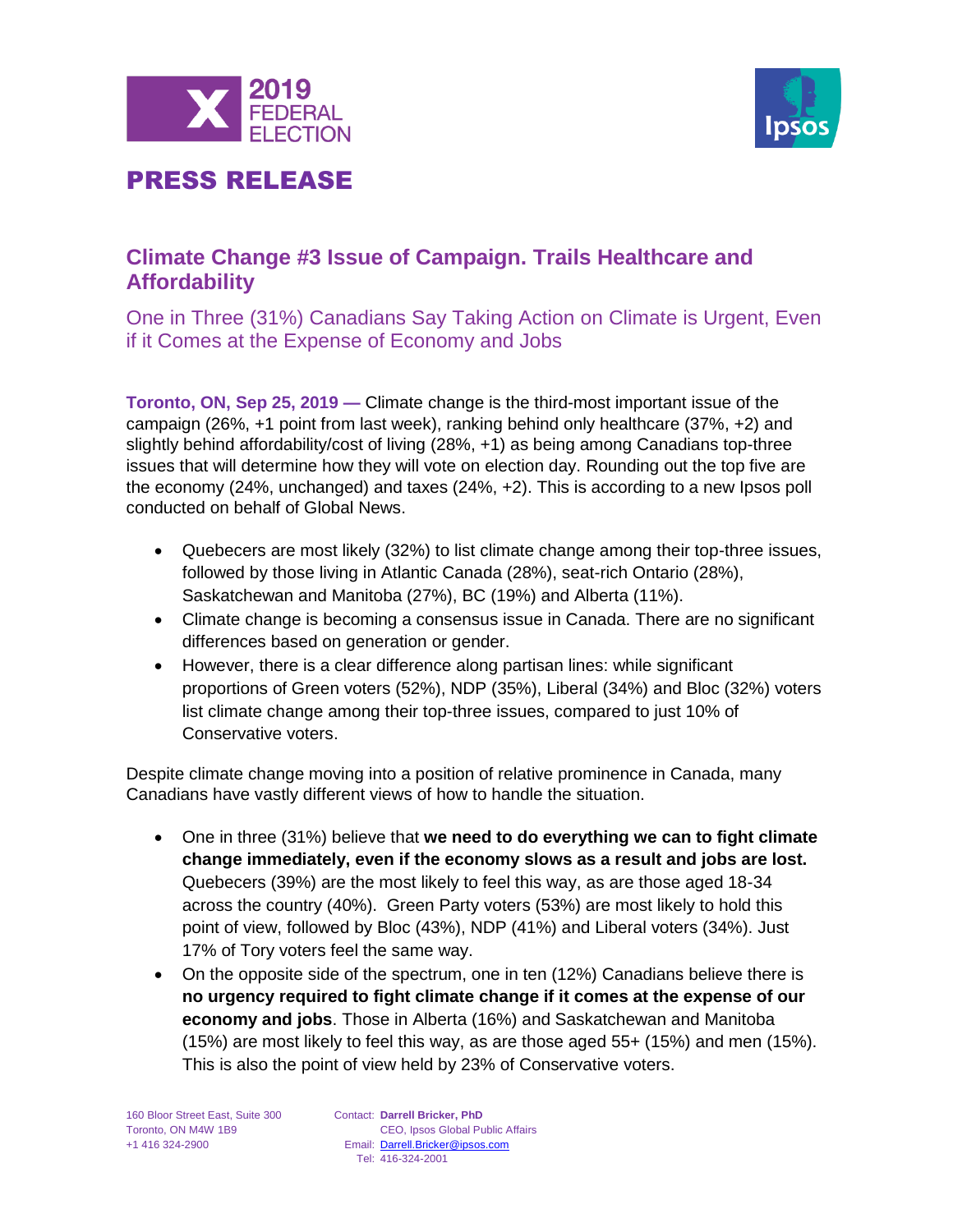



• Adopting a position somewhere in the middle, a majority (56%) of Canadians are of the opinion that **we need to move towards reducing climate change, but we must balance economic considerations with environmental consideration**. Boomers (60%), Tory voters (60%), and those in Atlantic Canada (63%) are most likely to express this point of view.

But when it comes time to put the money where their mouth is, nearly half (46%) of Canadians aren't willing to spend *anything* more in terms of increased taxation or more expensive goods or services in order to help the fight against climate change, rising to a full majority (56%) of Conservative voters. Given these results, it bears repeating that affordability is the #2 issue of the campaign.

*How much more would you personally be willing to spend per year (i.e. increased taxation, goods or services costing more, etc.) in order to help the fight against climate change?*

| <b>Amount Extra Per Year</b> | $\%$ |  |  |
|------------------------------|------|--|--|
| \$0                          | 46%  |  |  |
| \$1-\$100                    | 22%  |  |  |
| \$101-\$200                  | 8%   |  |  |
| \$201-\$300                  | 3%   |  |  |
| \$301-\$400                  | 2%   |  |  |
| \$401-\$500                  | 7%   |  |  |
| \$501-\$1000                 | 7%   |  |  |
| $$1001+$                     | 5%   |  |  |

On average, Canadians are willing to spend an extra \$318 a year to help fight climate change, though there are significant differences according to partisanship; Green Party voters are willing to spend the most each year to fight climate change (\$701), followed distantly by NDP (\$375), Liberal (\$326), Bloc (\$254) and Tory (\$206) voters.

#### **Two-Thirds Believe Canadians Will Pay More As Result Of National Carbon Tax**

Canadians were presented with a series of statements about climate change and carbon pricing and asked to assess whether each was true or false. In many cases, Canadians admit to simply not knowing what the correct answer is, suggesting that a lack of information, or even misinformation, may be impacting people's views on climate change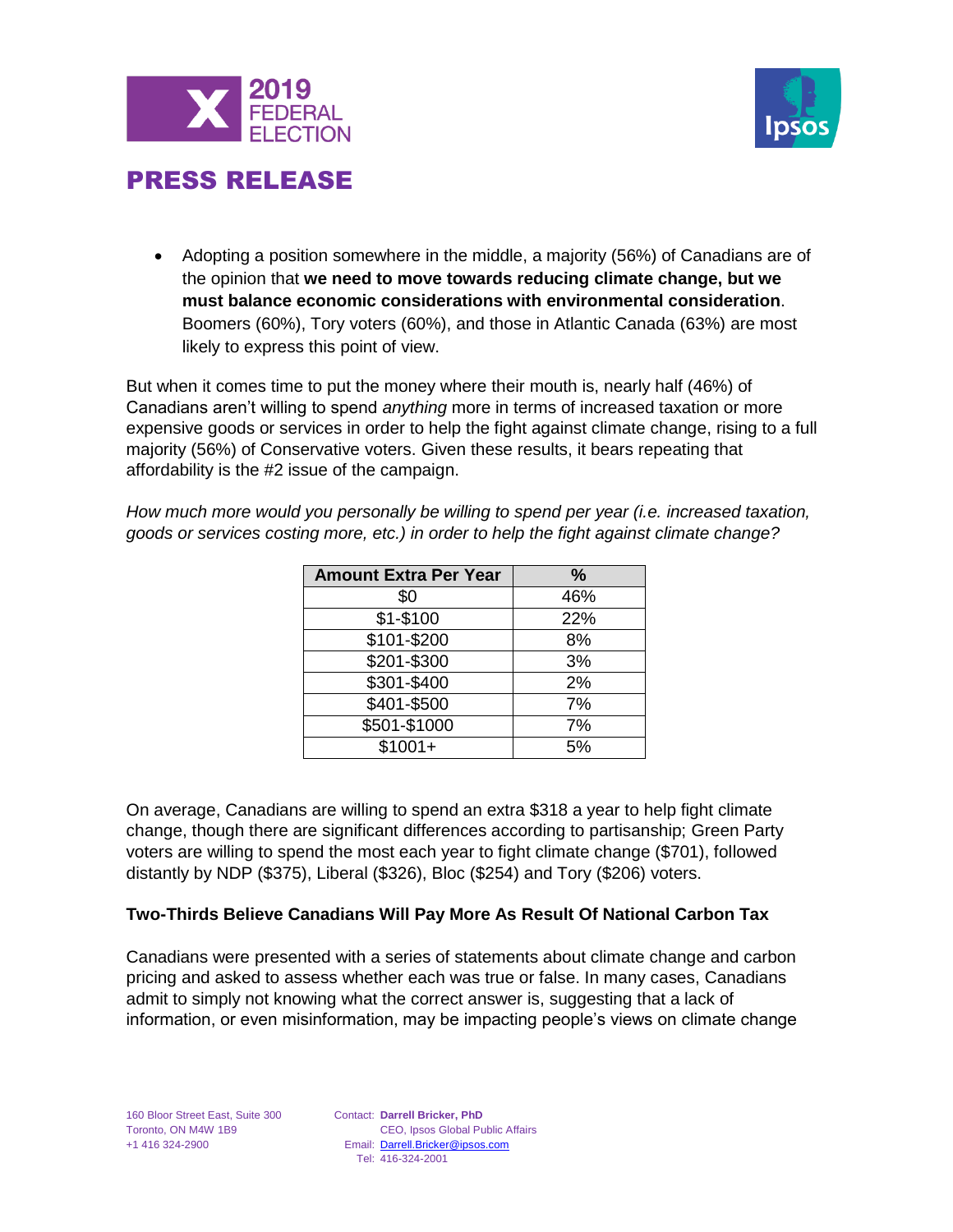



*Please answer 'True' or 'False' to the following statements about climate change and carbon taxes.*

| <b>Statement</b>                                                   |     | <b>False</b> | Don't<br>know |
|--------------------------------------------------------------------|-----|--------------|---------------|
| Most Canadians will pay more as a result of a national carbon tax  | 64% | 17%          | 19%           |
| My province currently has a carbon-tax in place                    |     | 25%          | 27%           |
| Canada's rate of climate warming is twice that of the global rate  |     | 39%          | 40%           |
| A warmer average climate means more fresh water for Canada         |     | 55%          | 32%           |
| Canada is the highest producer of carbon, per capita, in the world | 13% | 54%          | 34%           |

Regardless of what they believe to be fact or fiction, eight in ten (78%) Canadians agree (30% strongly/49% somewhat) that Canada needs to do more than it is currently doing to address climate change – including 63% of Conservative voters. Moreover, just one in three (32%) agree (10% strongly/21% somewhat) that people who talk about climate change are overreacting, meaning that most (68%) disagree with this sentiment (37% strongly/31% somewhat).

Most (73%) Canadians also agree (24% strongly/49% somewhat) that Canada has an obligation to lead on climate change globally. In fact, just 27% agree (8% strongly/19% somewhat) that, since Canada is a relatively small contributor to the world's pollution, there's not much we can do to make a difference. Similarly, only 41% agree (10% strongly/31% somewhat) that no matter how hard we try, we won't be able to significantly reduce carbon emissions over the next decade. Conversely, 59% disagree (18% strongly/41% somewhat) with this premise.

But change often comes at a price – or at least Canadians think so. A majority (54%) agrees (11% strongly/43% somewhat) that in order to combat climate change, the solutions will cause economic hardship in Canada. Conversely, nearly half (46%) disagree (7% strongly/39% somewhat) that this is necessarily the case.

#### **Canadians Split on Federal Carbon Tax**

Canadians appear split down the middle when it comes to their views on the federal carbon tax. With half (48%) supporting it (16% strongly/32% somewhat), and the other half (52%) opposing it (27% strongly/25% somewhat). Support is higher among those aged 18-34 (61%) than those aged 35-54 (48%) or 55+ (39%). Support is also higher in Quebec (57%) and Ontario (50%) – where Premier Doug Ford is battling the tax – than in Atlantic Canada (43%), BC (43%), Alberta (39%) and Saskatchewan and Manitoba (36%).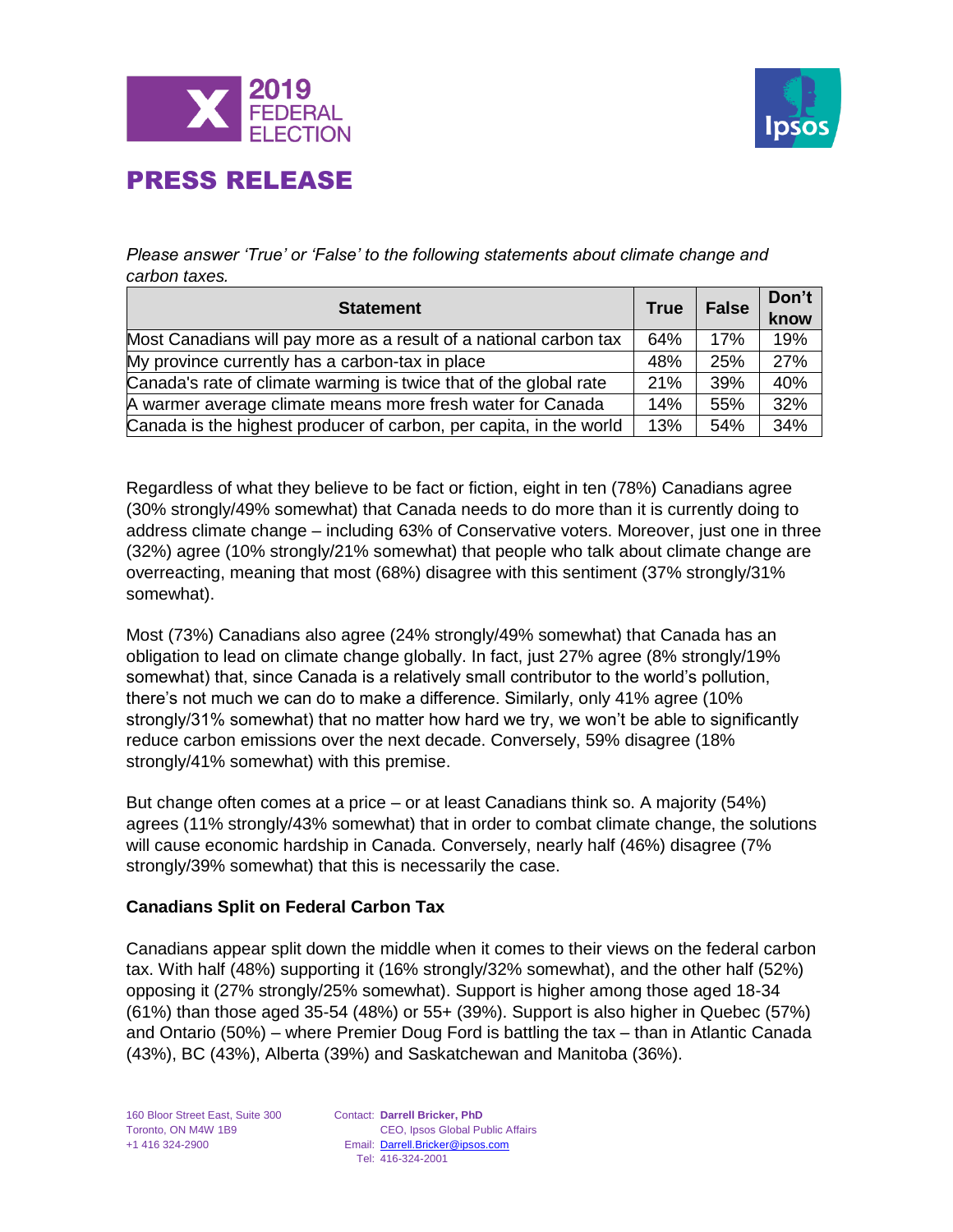



It is also clearly a partisan, wedge issue. Three quarters (73%) of Liberal voters support the tax, falling steadily to 65% among Green voters, 60% among Bloc voters, 53% among NDP voters and 28% among Conservative voters.

There is no consensus in Canada on what should be done with revenues generated by the federal carbon tax. Nearly three in ten (27%) believe that the money should be invested in green-research initiatives. A quarter (24%) believe that the money should be used to rebate Canadians who engaged in green initiatives. Another quarter (24%) think revenues should be used to retrain workers who have lost jobs in the transition away from fossil fuels towards greener industries. One in ten (13%) believe that the funds should be used to build public-transit infrastructure, while a similar proportion (12%) think the money should be allocated towards some other thing.

Bloc (44%) and Tory (27%) voters favour rebates, while a plurality of Green (35%) and Liberal (33%) voters support the funding of green-research initiatives. NDP voters equally favour research (30%) and retraining of workers (31%) in the transition away from fossil-fuel production.

Regardless of what specific actions they want taken, most (81%) Canadians agree (30% strongly/51% somewhat) that they would be more supportive of a carbon tax if they knew the money collected was going directly to initiatives to combat climate change. Among those who initially said that they opposed a carbon tax, 71% say that if funds went to fighting climate change, they'd be more supportive.

#### **Climate Change Agenda**

Canadians were asked to consider which aspects of climate change and the environment they'd most like the next federal government to focus on. Reflecting on their top-three areas of priority, nearly half (47%) believe that taxing businesses that produce too many carbon emissions is a priority, while 45% think that reducing the use of single-use plastics in Canada is a priority. Others believe that incentivizing businesses to produce less carbon (35%) or diversifying the economy away from carbon-producing industries (34%) is the ticket.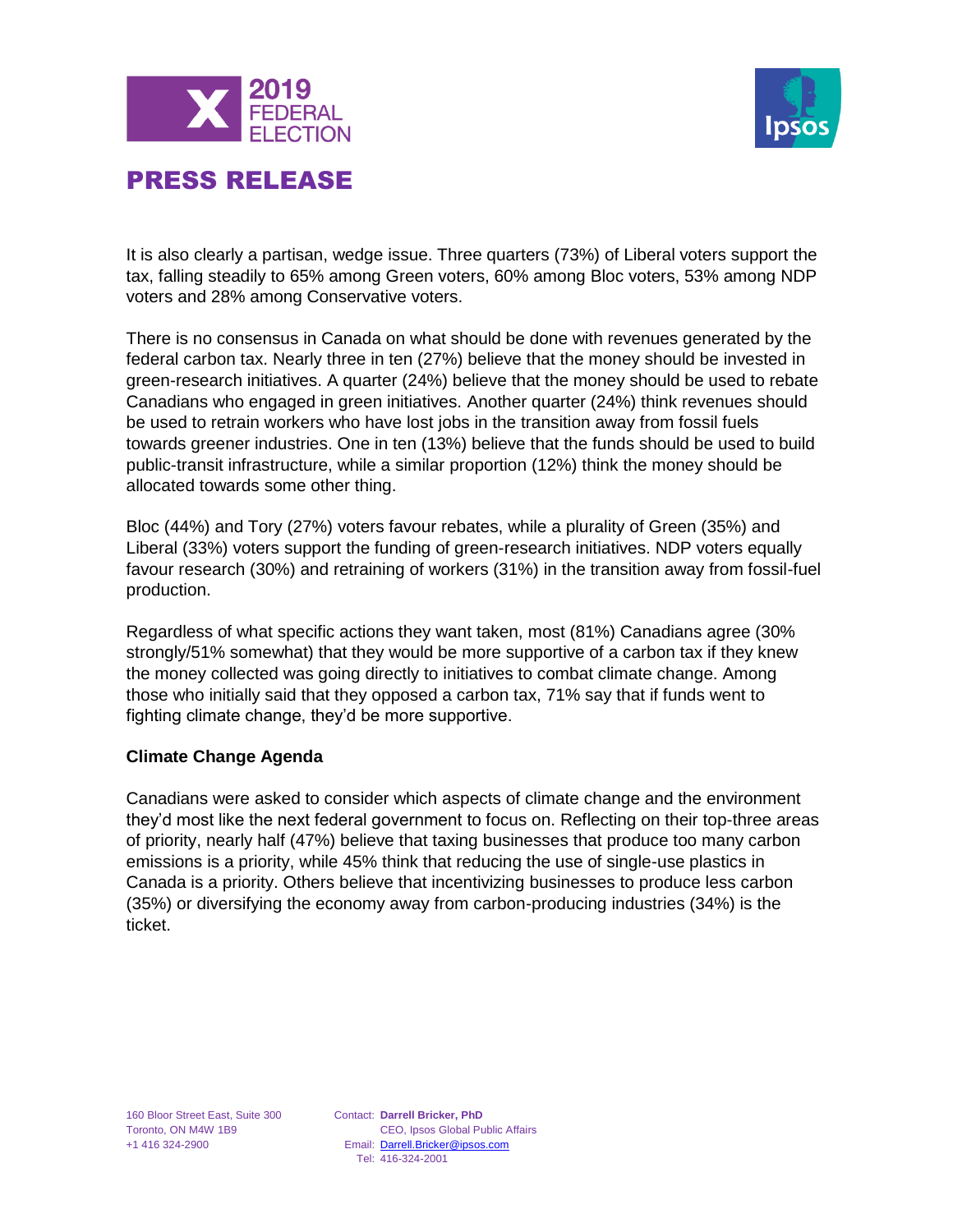



One in three (31%) believe that one of the best courses forward is to incentivize consumers to change their behaviour, while 23% think the focus should be on helping people find jobs in non-carbon-producing industries. Relatively fewer want the next government to focus on better protecting Canada from natural disasters (15%) or taxing consumers that consume too much energy (15%). Just 2% think some other area of focus should be priority, while 6% of Canadians don't believe any of these should be a priority for the incoming government.

*These are some of the findings of an Ipsos poll conducted between September 20 and 23, on behalf of Global News. For this survey, a sample of n = 1500 Canadians aged 18+ was interviewed online via the Ipsos I-Say panel and non-panel sources. Respondents earn a nominal incentive for their participation. Quotas and weighting were employed to balance demographics to ensure that the sample's composition reflects that of the adult population according to Census data and to provide results intended to approximate the sample universe (weighting efficiency = 63.9%). The precision of Ipsos polls which include nonprobability sampling is measured using a credibility interval. In this case, the poll is accurate to within ± 2.9 percentage points, 19 times out of 20, had all Canadians been polled. The credibility interval will be wider among subsets of the population. All sample surveys and polls may be subject to other sources of error, including, but not limited to coverage error, and measurement error. Ipsos abides by the disclosure standards established by the CRIC, found here:<https://canadianresearchinsightscouncil.ca/standards/>*

#### *© 2019, Ipsos Limited Partnership*

*This polling release and the data contained in it are the sole and exclusive property of Ipsos. They are NOT designed to support any election outcome or prediction model and no license to use the polling release or the data is either granted or implied by their publication. Ipsos does not endorse, and has no responsibility for the accuracy of, the result of any predictive model that incorporates this polling data. Furthermore, any use of this information to produce polling aggregations or election models without Ipsos' written permission will be considered a violation of our intellectual property, and Ipsos reserves the right to take appropriate legal action. Detailed tabular data tables can be found here:* <https://ipsosintelligence.ca/canadiancontext/>